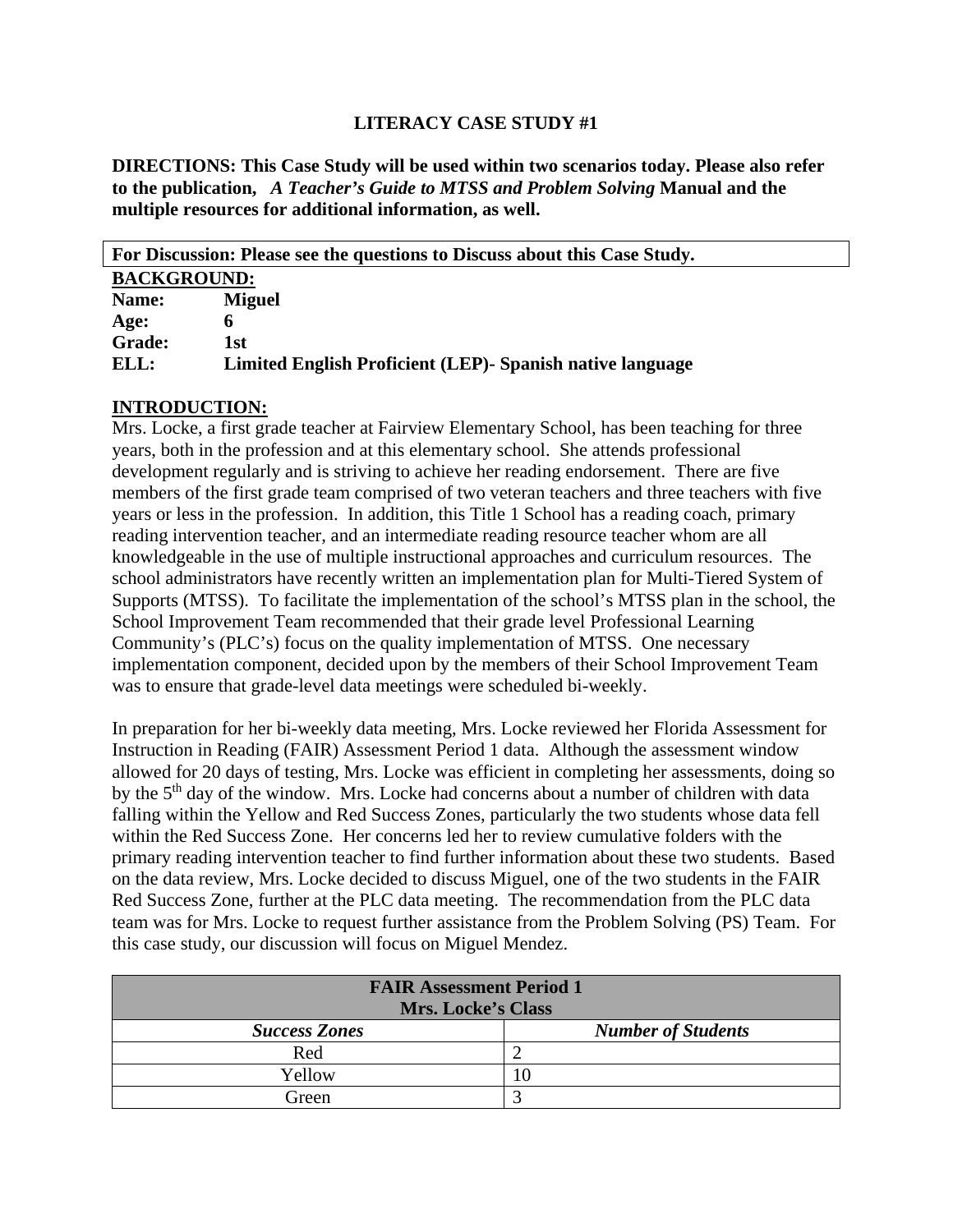Miguel is a six year old male in first grade. After FAIR Assessment Period 1, his first grade teacher reports to the Problem Solving team that he is struggling with the academic curriculum. Miguel comes from a bilingual home where Spanish is the predominant language. Though his parents can speak English, they have limited control of the written language. Therefore, Mrs. Locke ensures that all written correspondences are sent home in both English and Spanish.

## **EDUCATION HISTORY: Kindergarten**

Miguel has been attending Fairview Elementary School since kindergarten. He was in a general education classroom taught by a teacher with 30 years of Kindergarten experience. As a kindergartener, ESOL testing data qualified Miguel to receive 30 minutes of daily push-in ESOL services provided by the school's ESOL paraprofessional. The ESOL paraprofessional provided language support to assist Miguel in the completion of any class work or to participate in any instruction that was occurring during the time she was in the room. Behaviorally, Miguel consistently displayed appropriate school and classroom behaviors as reflected in the social development data from his Kindergarten report card. Academically, Miguel's literacy data indicated that he was high risk all three assessment periods for achieving grade level benchmarks. His report card for quarters 1-3 indicated his reading instructional level as "On Level" but his academic progress was marked N for Needs Improvement. In the final quarter, his academic progress was marked as S and he was academically promoted to first grade.

| <b>ESOL Services</b>     |                                                       |  |  |  |
|--------------------------|-------------------------------------------------------|--|--|--|
| <b>Test</b>              | <b>Results</b>                                        |  |  |  |
| <b>IPT Oral Language</b> | Fall - Score 6, Level A – Non-English Speaking        |  |  |  |
| Proficiency Test         | Spring – Score 19, Level B – Limited English Speaking |  |  |  |
| Comprehensive English    | Speaking/Listening - Low Intermediate                 |  |  |  |
| Language Learning        | $Reading - Beginning$                                 |  |  |  |
| Assessment (CELLA)       | Writing $-$ Beginning                                 |  |  |  |

| <b>DIBELS</b>            |                                              |                                                    |  |  |
|--------------------------|----------------------------------------------|----------------------------------------------------|--|--|
| <b>Assessment Period</b> | <b>Measures</b>                              | <b>Score &amp; Score</b><br><b>Interpretations</b> |  |  |
| Assessment 1             | <b>Instructional Level</b>                   | <b>High Risk</b>                                   |  |  |
|                          | Initial Sounds Fluency (ISF)                 | 0, High Risk                                       |  |  |
|                          | Letter Naming Fluency (LNF)                  | 1, High Risk                                       |  |  |
| Assessment 2             | <b>Instructional Level</b>                   | <b>High Risk</b>                                   |  |  |
|                          | Initial Sound Fluency (ISF)                  | 12, Moderate Risk                                  |  |  |
|                          | Letter Naming Fluency (LNF)                  | 10, High Risk                                      |  |  |
|                          | <b>Phoneme Segmentation Fluency</b><br>(PSF) | 3, High Risk                                       |  |  |
|                          | Nonsense Word Fluency (NWF)                  | 0, High Risk                                       |  |  |
| Assessment 3             | <b>Instructional Level</b>                   | <b>High Risk</b>                                   |  |  |
|                          | Letter Naming Fluency (LNF)                  | 14, High Risk                                      |  |  |
|                          | <b>Phoneme Segmentation Fluency</b><br>(PSF) | 30, Moderate Risk                                  |  |  |
|                          | Nonsense Word Fluency (NWF)                  | 15, Moderate Risk                                  |  |  |